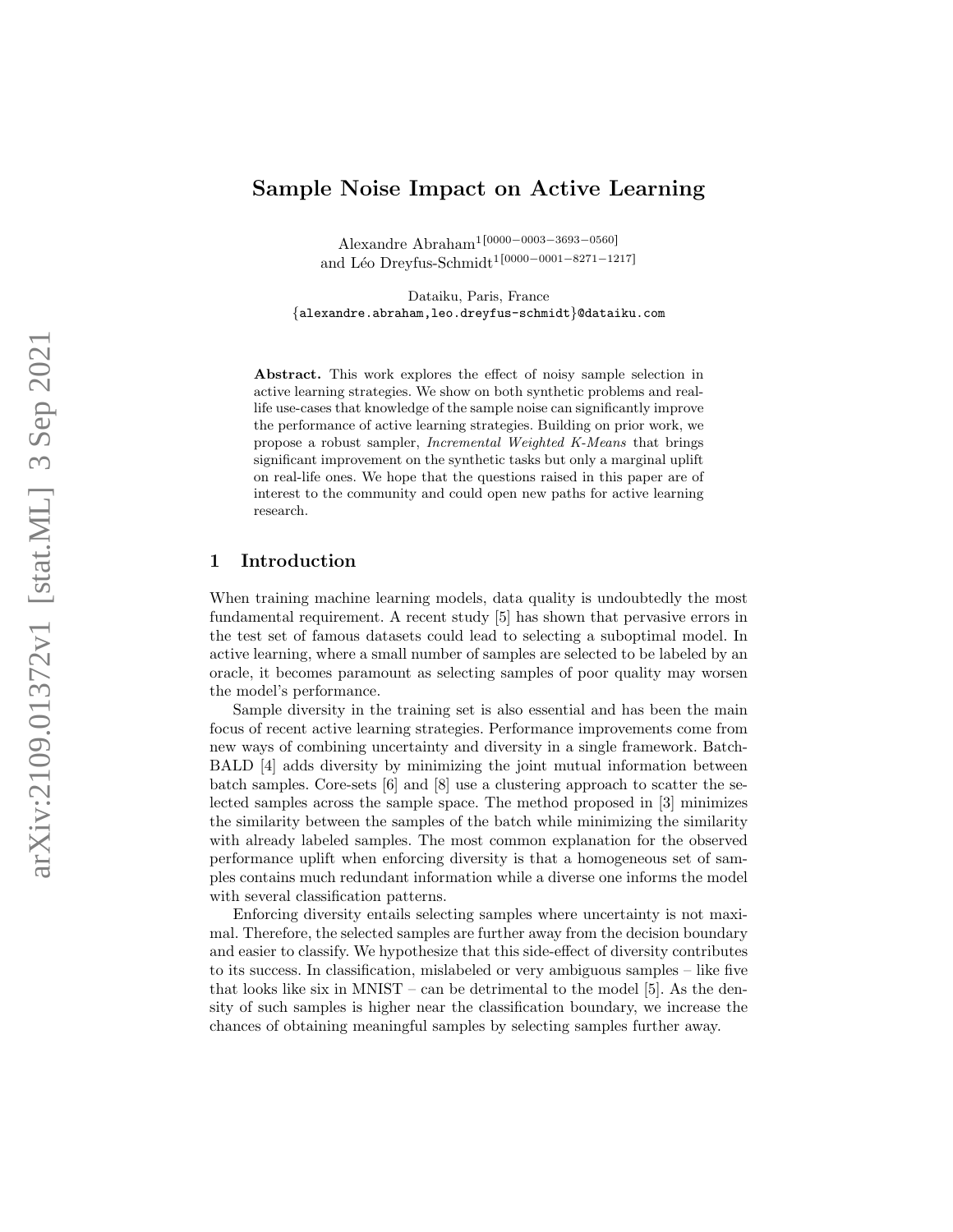This paper proposes a metric to evaluate the quantity of such noisy samples in a dataset, and we design a query strategy to avoid them. We first validate our approach by showing the existence of these samples on a synthetic example and observe that diversity-based methods are less likely to select those. We show that our results obtained on synthetic data do not generalize well to real tasks, propose an explanation and ideas to mitigate the problem.

## 2 Sample-noise robust strategies

In the following,  $D$  designates a dataset and  $h$  a probabilistic classifier. A subscript indicates the nature of datasets:  $L$  stands for labeled samples,  $U$  unlabeled, T test, and B designates a batch of samples. Iterations are indicated with a superscript when pertinent.

#### 2.1 The pervasiveness of sample noise

In his seminal work on active learning, Settles [\[7\]](#page-8-5) defines the most valuable samples at iteration  $i$  as the one with the lowest maximum predicted probability among classes:

lowest\_confidence(x) =  $1 - h_1^i(x)$ 

With  $h_k^i$  being the k-th probability predicted by the classifier learned at iteration *i* in descending order, so that  $h_1^i$  is the maximum predicted probability at iteration i. This definition assumes that each sample can reach a predicted probability of 1. The difference between 1 and the predicted probability represents the information that the model is expected to gain when the sample gets labeled.

However, classifiers do not always reach a predicted probability of 1 for all samples. Fig. [1](#page-2-0) shows the distribution of predicted probabilities on various standard tasks (see details in section [3\)](#page-4-0). If some datasets like LDPA present an almost uniform distribution, MNIST is very polarized towards 1 while having outliers below 0.5.

We call noisy the samples located at the boundary between two classes, which commonly have a low predicted probability for their class. Noisy samples can be due to signal noise in the data that makes them hard-to-classify, labeling errors, or to a genuine ambiguity such as a four that looks like a nine in MNIST (see Fig. [1,](#page-2-0) right). Noisy samples are a challenge in active learning as they may get overly selected by uncertainty-based methods despite their low quality. At a given iteration of an active learning experiment, noisy samples occur for two reasons. First, those samples may be easy to classify, but our current classifier lacks the knowledge to do so. Labeling this sample could be useful as it would help the model determine if the ideal decision boundary is close or not. This type of uncertainty is called epistemic and can be reduced with more samples. However,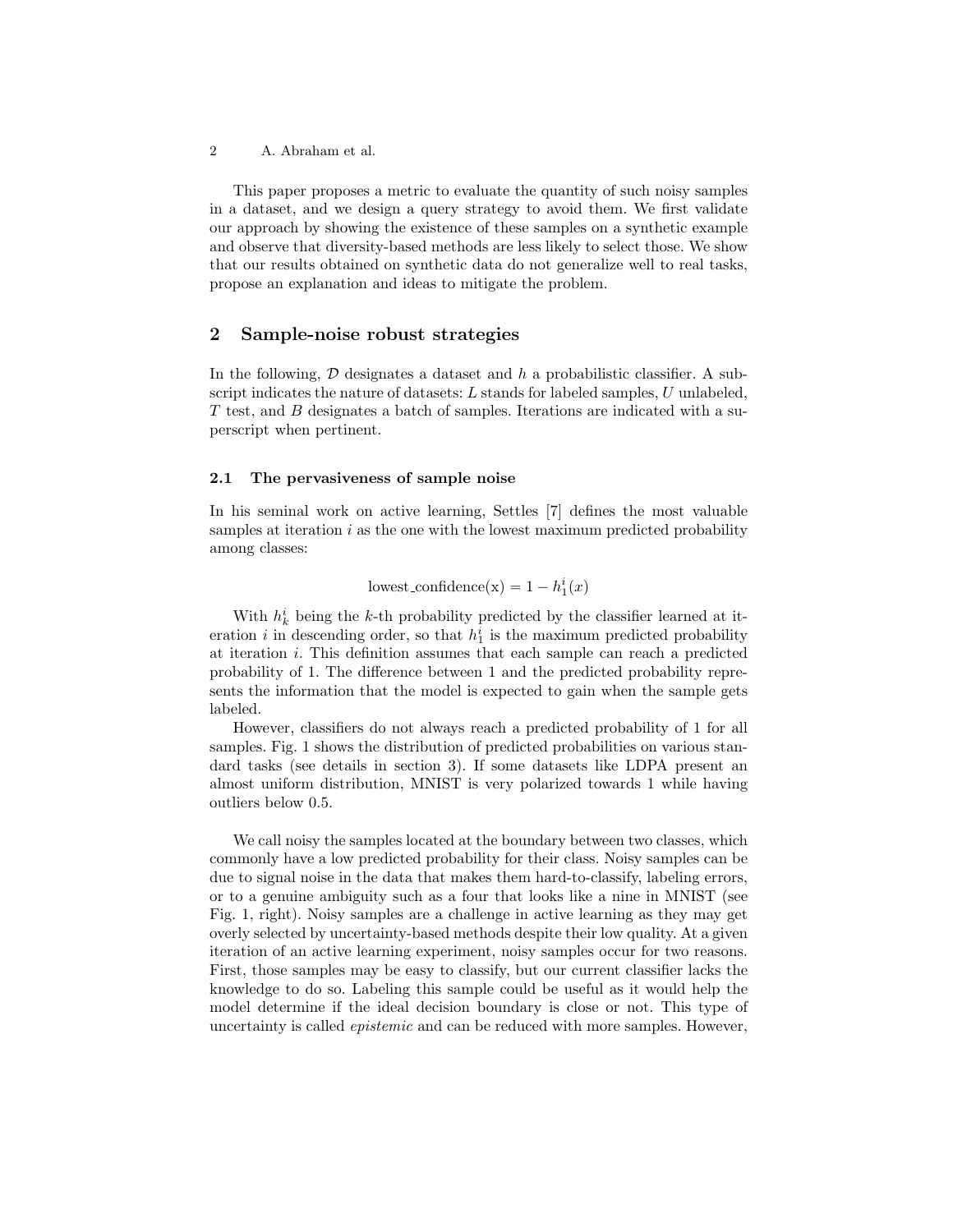

<span id="page-2-0"></span>Fig. 1. Distribution of prediction probabilities by a model in a 2-fold setting, and examples of ambiguous samples on the MNIST dataset.

it may also be that this sample is ambiguous and that an ideal classifier would not do any better. The noise is then due to aleatoric uncertainty that cannot be reduced.

Let us call  $h^{\infty}$  this ideal classifier obtained by training the model on all available training data . We use it to define the theoretical informed lowest confidence sampler (denoted by IConfidence) based on the following score:

$$
\iota(x)=h^\infty(x)-h^i_1(x)
$$

We expect this sampler to account for aleatoric uncertainty and therefore focus only on reducing epistemic uncertainty. If  $h^{\infty}$  is unknown at experiment time, it can be estimated in a research context where all labels are known. Such an oracle can be useful in active learning research by providing a golden standard of the maximum achievable accuracy in an experiment.

#### 2.2 Measuring sample noise

Misclassified samples are a source of sample noise, and [\[5\]](#page-8-0) proposes to identify them using human annotation. This approach can be considered a golden standard but is hard to perform because of human labeling costs.

We previously suggested that sample noise could be measured as the maximum probability predicted by a good enough classifier. In order to extend this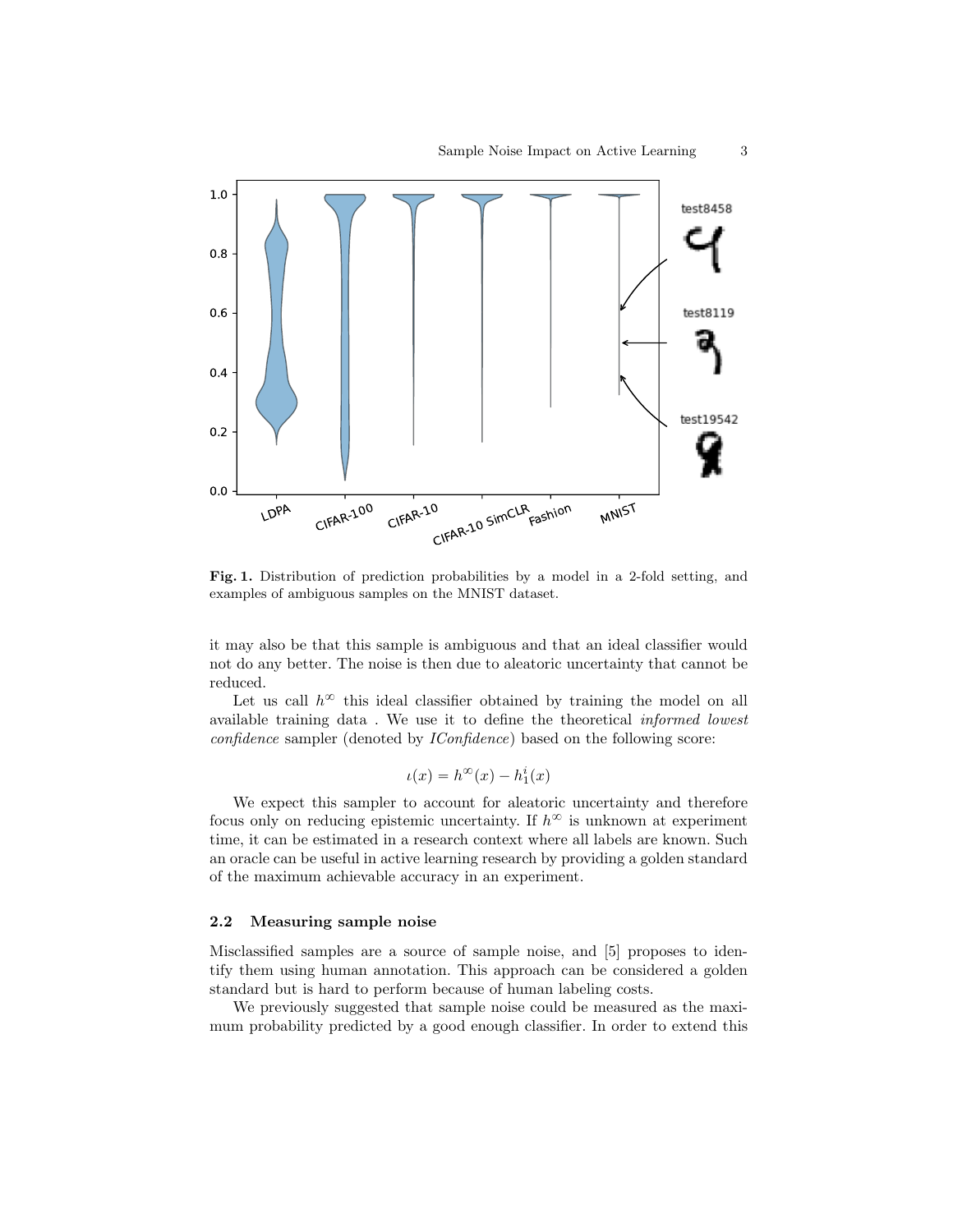measure to a set of samples, we propose to rely on a metric previously introduced in [\[1\]](#page-8-6) called reverse batch accuracy or RBA for short. RBA measures how easy samples are to classify by training a classifier on the test set and measuring its accuracy on sample batches. The lower the RBA score, the harder samples are to classify for the model, so the noisier are the samples.

#### 2.3 Incremental Weighted K-Means (IWKMeans)

The goal of batch active learning strategies is to select batches of samples  $\mathcal{D}_B$ representative of the unlabeled data  $\mathcal{D}_B \sim \mathcal{D}_U$ . For a given notion of similarity sim between batches, this leads to the following maximization objective:

$$
\arg\max_{\mathcal{D}_B} \sin(\mathcal{D}_B, \mathcal{D}_U) \tag{1}
$$

In  $[8]$ , the similarity is taken as  $_{u\in\mathcal{D}_{U}}d(\mathcal{D}_{B}, u)$  with d being the squared distance to the closest point in the set  $d(\mathcal{D}_B, u) = \min_{b \in \mathcal{D}_B} ||b - u||^2$ . This corresponds to the inertia objective of the K-Means clustering. The authors propose to use it in a two-step procedure called Weighted K-Means (WKMeans) where a set of samples are preselected using margin sampling, and then the final batch is selected by using K-Means.

The above objective does not consider already labeled data and can lead to suboptimal batches lying in regions of high-density of labeled samples. A natural refinement is to additionally impose that the selected batch differs from already labeled data, *i.e.* to minimise similarity  $\text{sim}(\mathcal{D}_B, \mathcal{D}_L)$ :

 $\arg\max_{\mathcal{D}_B} \text{sim}(\mathcal{D}_B, \mathcal{D}_U)$  subject to  $\arg\min_{\mathcal{D}_B} \text{sim}(\mathcal{D}_B, \mathcal{D}_L)$ 

In the context of K-Means, minimizing this similarity is equivalent to preventing points close to labeled data to drag the centroids toward them. This is done by adding the labeled points in the reference set used to compute distances in ř the K-Means objective that becomes  $-\sum_{u\in\mathcal{D}_U} d(\mathcal{D}_B \cup \mathcal{D}_L, u)$ . This translates algorithmically by adding cluster centers corresponding to already labeled samples and keeping them fixed during optimization. We refer to this approach as Incremental Weighted K-Means or IWKMeans for short, and it is described in Alg. [1.](#page-3-0) IWKMeans tends to repel batch samples from already selected samples, including the noisy ones. A similar approach is proposed in [\[3\]](#page-8-4) where the values in the matrix of similarity between batch and selected samples are minimized.

<span id="page-3-0"></span>Potential concerns. The fact that the method repels all selected samples and not only the noisy ones can be debated. We tested variants of this method that repels noisy samples only, or noisy and very easy to classify samples as they can also be considered detrimental [\[1\]](#page-8-6). Since all variants had similar performances, we present here the simplest one. Another concern is the convergence of this modified version of K-Means. It is easy to imagine in two dimensions how fixed centers can prevent a moving one to reach its minimum. From our experience, the K-Means++ initialization prevents most of these problems, and Fig. [2](#page-5-0) proves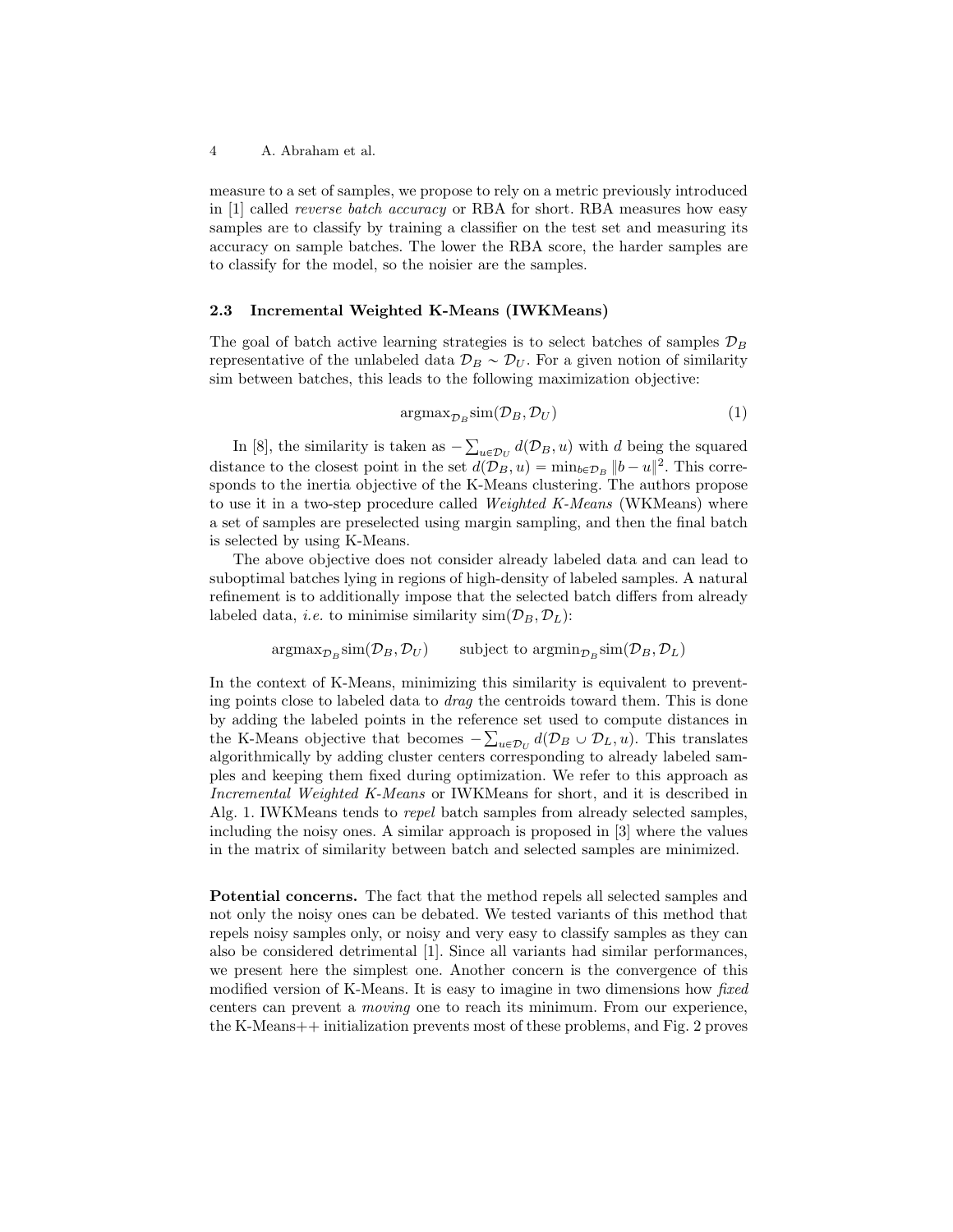$\mathbf{Data:}\ \mathcal{D}_L^0, \mathcal{D}_U^0$  $\textbf{Result:} \ h^{n_{iter}}$ for  $i \leftarrow 1$  to  $n_{iter}$  do Margin sampling to pre-select  $\beta k$  samples among the unlabeled ones:  $P^i = \arg \max_{D_{II}^i} 1 - (h_1^i(x) - h_2^i(x))$ Perform K-Means on  $P^i$  with k moving and  $\mathcal{D}_L^i$  fixed centroids:  $\mathcal{D}_B^i = \arg\min_{\mathcal{D}_B^i \subset P^i} \sum_{x \in P^i} d(\mathcal{D}_B^i \cup \mathcal{D}_L^i, x)$ Update all sets and train the classifier:  ${\mathcal{D}}_L^{i+1} \leftarrow {\mathcal{D}}_L^i \cup {\mathcal{D}}_B^i \qquad\qquad {\mathcal{D}}_U^{i+1} \leftarrow {\mathcal{D}}_U^i \backslash {\mathcal{D}}_I^i$  $h^{i+1} \leftarrow h^i + \mathcal{D}_B^i$ end



the method's efficiency in a two-dimensional setting. For the sake of clarity and concision, we refer the reader to this online study of IWKMeans convergence<sup>[1](#page-4-1)</sup>.

## <span id="page-4-0"></span>3 Experiments

We perform active learning experiments on synthetic and natural datasets following the framework described in [\[1\]](#page-8-6). Random sampling (Random) is the baseline. We use *KCenterGreedy* (KCenter) as a proxy for Core-sets [\[6\]](#page-8-2) since there is no open implementation available. Note that the latter uses the activation of the penultimate layer of neural networks, so we have adapted it to random forests by considering a PCA-reduced forest embedding. We compare lowest confidence sampling (Confidence) as described above to its informed counterpart IConfi-dence. We also compare Weighted K-Means[\[8\]](#page-8-3) (WKMeans) with  $\beta = 10$  to our proposed IWKMeans. BatchBALD[\[4\]](#page-8-1) was not considered due to its prohibitive computational time of several hours compared to less than one minute for others.

We run ten iterations using five repeated two-fold cross-validation for each task. Reported results include means and confidence intervals at 10th and 90th quantiles. Cifar10 and Cifar100 tasks are run on ImageNet embeddings, Cifar10 SimCLR is run on embeddings learned using contrastive learning [\[2\]](#page-8-7), and other tasks are run using raw data. A Random Forest is used on the LDPA task, all others use a multi-layer perceptron with hidden layers of size 128 and 64. More details can be found on the code repository<sup>[2](#page-4-2)</sup> or in [\[1\]](#page-8-6).

#### 3.1 Synthetic problem with noisy samples

To create noisy samples, we design a task where samples from a given class are not distinguishable from those of another class. We create a 10-class task composed of spatially isolated blobs. Some blobs are composed of regular samples that all belong to the same class. Other blobs are composed of samples randomly

<span id="page-4-1"></span> $^1$  [https://dataiku-research.github.io/cardinal/auto\\_examples/plot\\_incr\\_](https://dataiku-research.github.io/cardinal/auto_examples/plot_incr_kmeans.html) [kmeans.html](https://dataiku-research.github.io/cardinal/auto_examples/plot_incr_kmeans.html)

<span id="page-4-2"></span> $^{\rm 2}$  [https://github.com/dataiku-research/paper\\_ial\\_2021](https://github.com/dataiku-research/paper_ial_2021)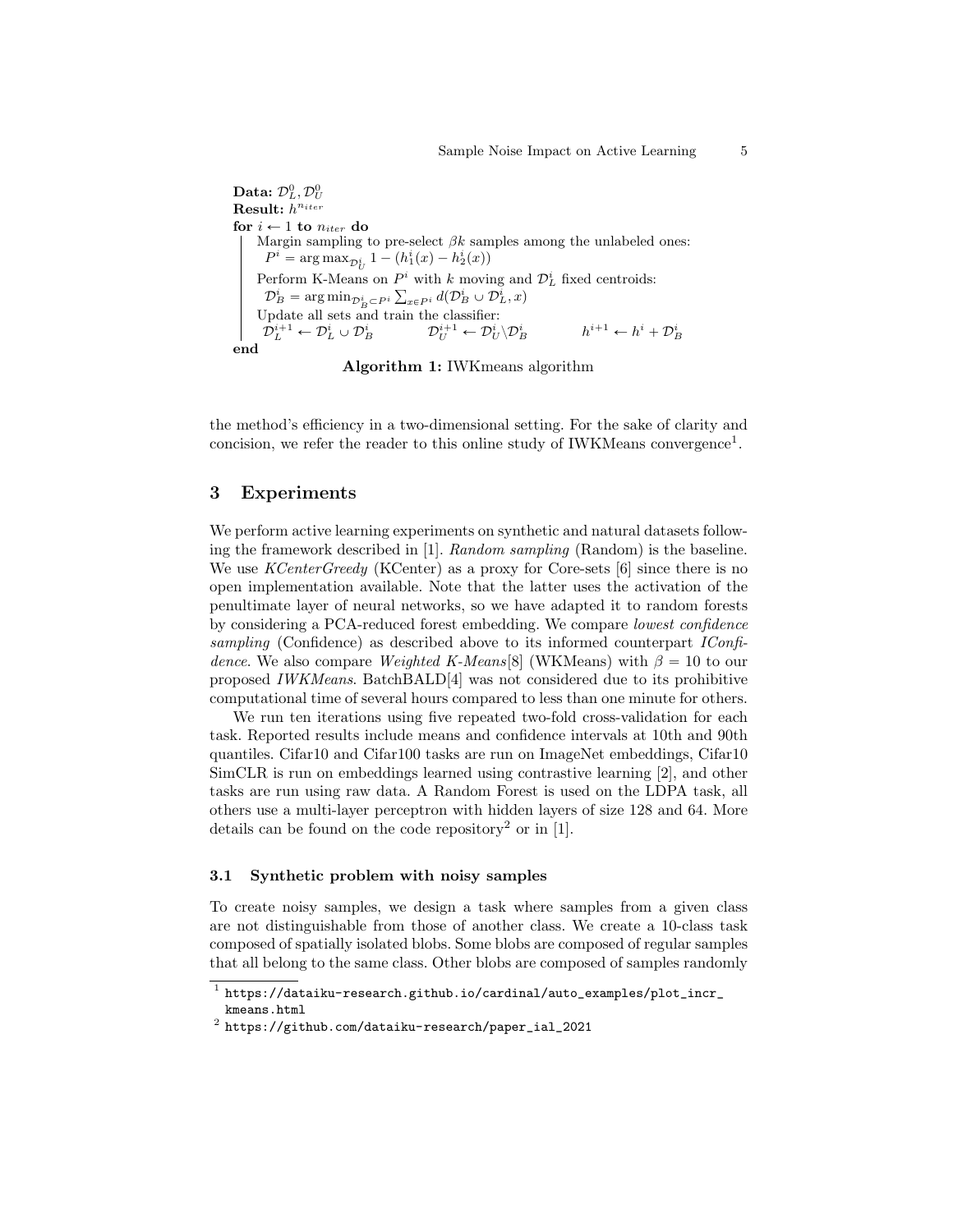assigned to two different classes; we call them noisy blobs since their samples are impossible to classify. We create a low-dimensional problem with 10000 samples, 2 features, 10 classes, 200 blobs, half of which are noisy. The active learning experiment uses 20 batches of 20 samples. We also create a high-dimensional problem with the same characteristics except that the data has 40 features, and we generate 90 blobs, 30 of which are noisy. We use accuracy AUC over the whole experiment to measure strategy performances. In this synthetic experiment, we know which samples are noisy by construction and therefore report the ratio of noisy samples (NSR) as a measure of sample noise instead of its proxy RBA. Note that RBA is strongly correlated  $(> 0.95)$  with NSR. Results are reported in Fig. [2.](#page-5-0)



<span id="page-5-0"></span>Fig. 2. Test accuracy on synthetic problems.

Table 1. AUC and ratio of noisy samples per method. Standard deviation is in parenthesis. Best answers in terms of accuracy (higher) and Noisy Sample Ratio (lower) are in bold.

|              |  |                                                 | Dataset Metric Random KCenter Confidence IConfidence WKMeans IWKMeans           |  |
|--------------|--|-------------------------------------------------|---------------------------------------------------------------------------------|--|
|              |  |                                                 | Noisy LD AUC 38.6 (1.5) 47.9 (0.5) 26.7 (2.5) 24.5 (1.4) 44.0 (1.2) 48.1 (1.0)  |  |
|              |  |                                                 | Noisy LD NSR $50.3(4.1)$ 42.4 (2.0) 38.9 (6.5) 10.1 (4.6) 43.5 (2.6) 39.3 (1.8) |  |
| Noisy HD AUC |  |                                                 | $50.7(2.1) 61.7(1.1) 58.0(1.2) 55.0(1.5) 60.6(0.9) 63.2(0.6)$                   |  |
|              |  | Noisy HD NSR $35.0$ (3.0) 24.5 (1.5) 25.6 (1.5) | <b>3.2</b> (1.1) 33.4 (1.5) 26.9 (1.8)                                          |  |

In terms of performances, IWKMeans dominates all methods, which is what was expected. KCenter is closely following which is surprising since the model here is a random forest and we did not expect our quick adaptation to this model to perform well. We would have expected Confidence to select more noisy samples and perform poorly because of that. Instead, it seems to be penalized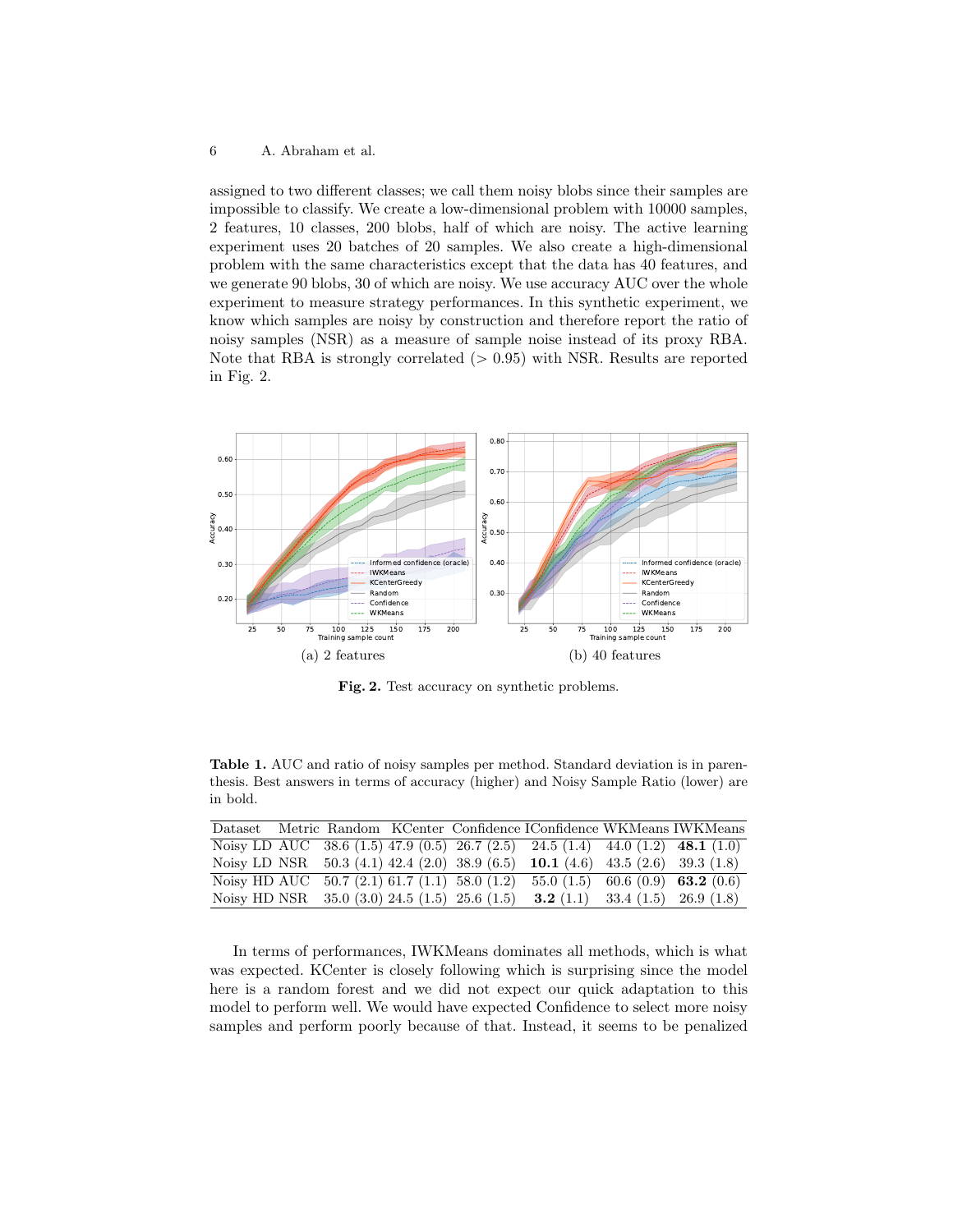by its lack of diversity and exploration. IConfidence minimizes the number of noisy samples selected, as expected, and yet it performs as badly as Confidence for the same reasons. In the end, this experiment shows that diversity can be as crucial as sample noise, and we expect a sweet spot to exist. Overall, we also observe that IWKMeans seem to be more robust to noisy samples. More insights are available in appendix Fig. [A4.](#page-9-0)

Table 2. Area under the curve for accuracy (AUC) and reverse batch accuracy (RBA) per method averaged over all repetitions. Standard deviation is in parenthesis. Bold values are statistically significantly higher than the others based on a Friedman test with Nemenyi post-hoc test which details are available in Fig. [A5](#page-10-0) in appendix.

|                           |     |  | Dataset Metric Random KCenter Confidence IConfidence WKMeans IWKMeans                  |  |
|---------------------------|-----|--|----------------------------------------------------------------------------------------|--|
| LDPA                      | AUC |  | <b>59.0</b> (0.5) 57.2 (0.5) 51.9 (1.1) 51.2 (0.8) <b>63.1</b> (0.3) <b>63.6</b> (0.3) |  |
| LDPA                      | RBA |  | 67.1 (0.7) 49.3 (2.3) 51.6 (2.0) <b>98.9</b> (0.1) 67.8 (1.1) 67.6 (1.1)               |  |
| Cifar10                   | AUC |  | 80.9 (0.2) <b>82.0</b> (0.2) <b>81.9</b> (0.2) <b>82.9</b> (0.4) 81.8 (0.2) 81.6 (0.2) |  |
| Cifar10                   | RBA |  | 91.5 (4.8) 81.5 (10.7) 80.5 (12.6) <b>94.9</b> (3.5) 85.2 (9.0) 85.3 (9.1)             |  |
| Cifar <sub>10</sub> S AUC |     |  | 88.8 (0.2) 89.2 (0.2) 89.5 (0.2) 89.6 (0.3) 89.4 (0.2) 89.5 (0.3)                      |  |
| Cifar10S RBA              |     |  | 93.5 (1.3) 87.5 (1.8) 80.0 (3.6) <b>96.5</b> (0.8) 86.2 (2.8) 87.9 (2.3)               |  |
| MNIST AUC                 |     |  | $90.9(0.2)$ $91.2(0.3)$ $93.5(0.2)$ $93.8(0.3)$ $94.2(0.1)$ $94.2(0.1)$                |  |
| MNIST RBA                 |     |  | <b>97.6</b> (0.2) 96.6 (0.4) 92.3 (8.1) <b>97.7</b> (2.5) 88.1 (0.4) 86.9 (0.6)        |  |
| Fashion AUC               |     |  | 82.4 (0.2) 79.3 (0.3) 83.5 (0.3) 85.0 (1.0) 84.3 (0.1) 84.3 (0.1)                      |  |
| Fashion RBA               |     |  | 88.1 (0.4) <b>90.8</b> (9.7) 82.3 (15.9) <b>91.3</b> (7.3) 70.6 (0.7) 69.2 (0.7)       |  |
| Cifar100 AUC              |     |  | 48.5 (0.3) 48.3 (0.2) 46.2 (0.2) 50.8 (0.6) 48.9 (0.2) 49.0 (0.3)                      |  |
| Cifar100 RBA              |     |  | 69.4 (9.2) 71.2 (14.1) 55.6 (15.6) 88.8 (5.8) 70.7 (9.2) 70.0 (9.9)                    |  |

#### 3.2 Real datasets

We now analyze the samplers behaviors on our collection of real-life datasets.

Informed lowest confidence. IConfidence is equivalent or better than confidence in all cases. It is also the best strategy for all tasks except MNIST and LDPA. Note that the RBA of this method is much higher than the other strategies. It reveals that getting too close to the decision boundary may not be required for good performance. Even more, this oracle method does not enforce diversity but yet overpowers diversity enforcing methods. This questions the fundamental hypothesis that enforcing diversity is mandatory to obtain good performances. Further work will investigate further this sampler and try to reproduce its behavior online with proxy metrics proposed in [\[1\]](#page-8-6).

IWKMeans. WKMeans and IWKMeans bring a significant uplift against random and all other uncertainty-based or unsupervised methods in all tasks except CIFAR10 with SimCLR embeddings. IWKMeans outperforms WKMeans on LDPA only, making it hard to draw a definitive conclusion on real tasks. Further experiments are needed to investigate these behaviors. Early investigations suggest that the variation in density of noisy samples in multiclass settings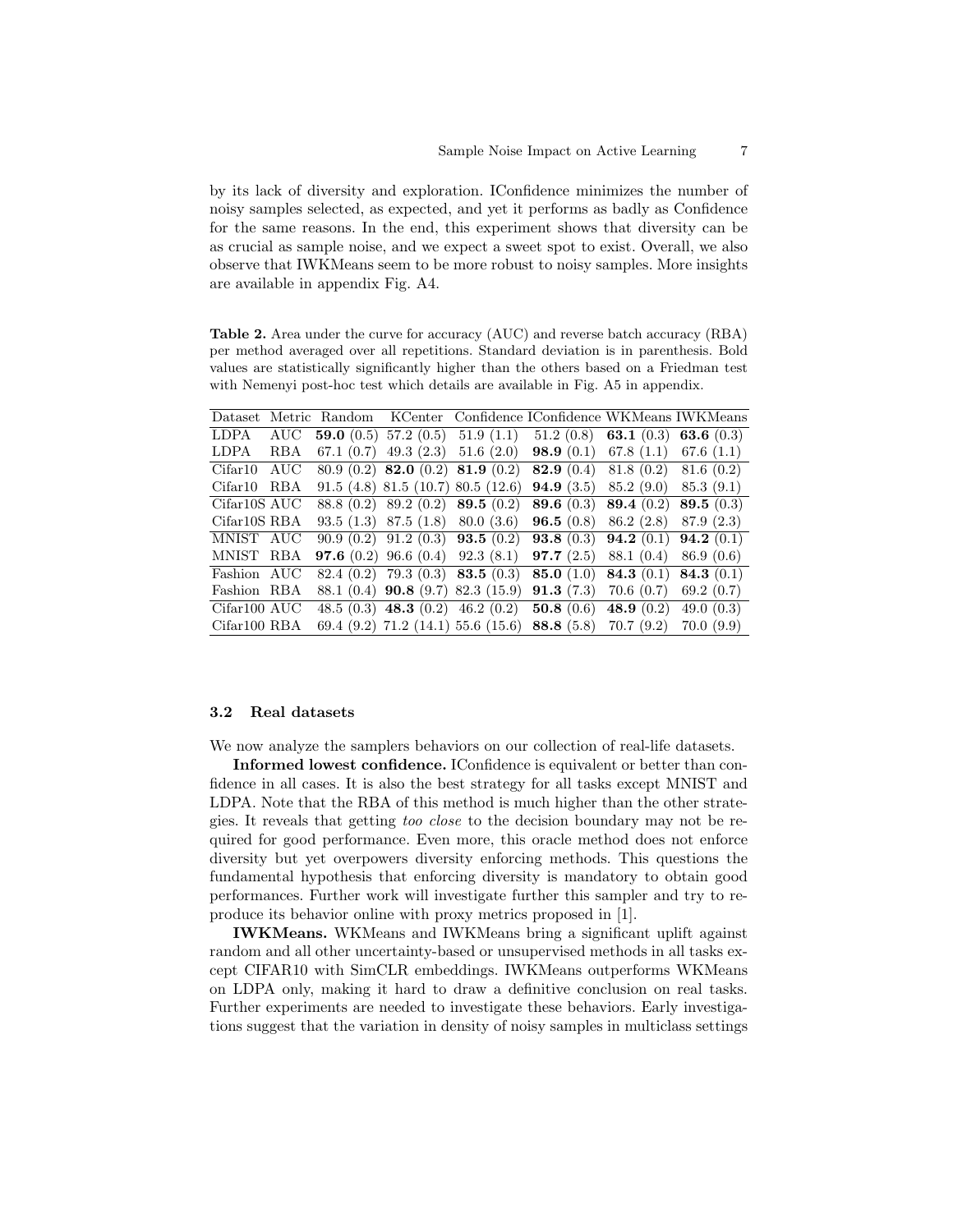

Fig. 3. Results on real datasets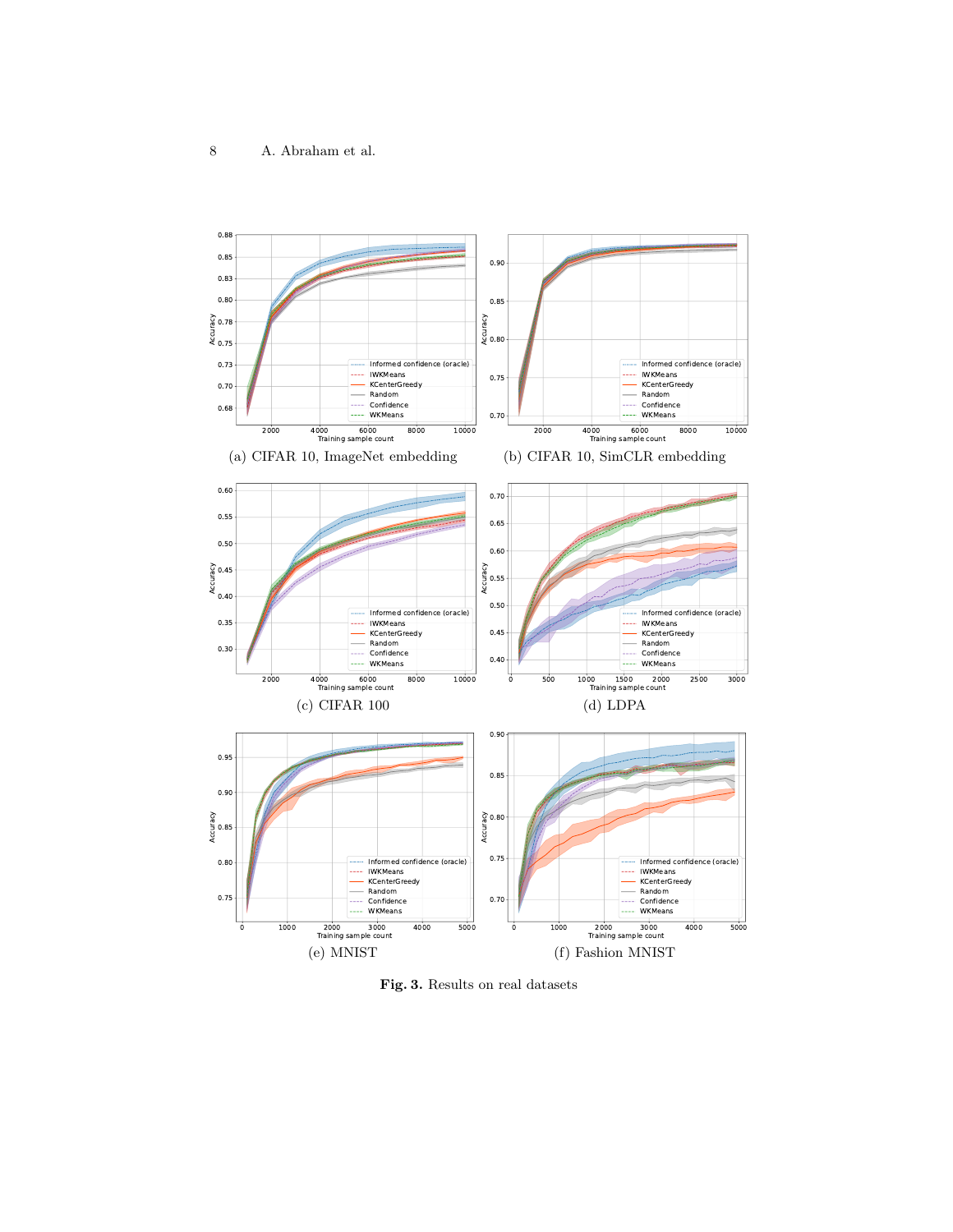can tamper with adverse-to-noise samplers. For example, a general strategy can be hard to find on the MNIST dataset where few noisy samples exist between classes zero and four, while their density is high between classes three and five.

SimCLR embedding. An unexpected conclusion of these experiments is that contrastive-based embeddings can bring an uplift significantly higher than choosing the best query sampling strategy.

#### 4 Conclusion

In active learning, noisy samples that are hard to classify by the model can be detrimental to the performance. To prove this, we have designed a metric to measure them and a synthetic problem to test the robustness of query strategies to their presence. IWKmeans, the proposed noise-adverse sampling strategy, has been proven effective on synthetic data, but not on real tasks where it marginally improves WKMeans on which it is based. If IWKMeans' performance seems correlated to the number of noisy samples selected, there may be more than meets the eye in this problem, and more investigations are needed. Our study also shows that a sampler as simple as confidence sampling can outperform all other samplers if informed by a good enough classifier. Whether or not this uplift can be reproduced in real conditions using a proxy must be investigated in further work.

## References

- <span id="page-8-6"></span>[1] Alexandre Abraham and L´eo Dreyfus-Schmidt. "Rebuilding Trust in Active Learning with Actionable Metrics". In: 2020 IEEE International Conference on Data Mining Workshops (ICDMW) (2020).
- <span id="page-8-7"></span>[2] Ting Chen et al. "A simple framework for contrastive learning of visual representations". In: International conference on machine learning. PMLR. 2020, pp. 1597–1607.
- <span id="page-8-4"></span>[3] Bo Du et al. "Exploring representativeness and informativeness for active learning". In: IEEE transactions on cybernetics 47.1 (2015), pp. 14–26.
- <span id="page-8-1"></span>[4] Andreas Kirsch, Joost Van Amersfoort, and Yarin Gal. "Batchbald: Efficient and diverse batch acquisition for deep bayesian active learning". In:  $arXiv$ preprint arXiv:1906.08158 (2019).
- <span id="page-8-0"></span>[5] Curtis G Northcutt, Anish Athalye, and Jonas Mueller. "Pervasive label errors in test sets destabilize machine learning benchmarks". In: arXiv preprint arXiv:2103.14749 (2021).
- <span id="page-8-2"></span>[6] Ozan Sener and Silvio Savarese. "Active learning for convolutional neural networks: A core-set approach". In: arXiv preprint arXiv:1708.00489 (2017).
- <span id="page-8-5"></span>[7] Burr Settles. Active learning literature survey. Tech. rep. Department of Computer Sciences, University of Wisconsin-Madison, 2009.
- <span id="page-8-3"></span>[8] Fedor Zhdanov. "Diverse mini-batch Active Learning". In: arXiv preprint arXiv:1901.05954 (2019).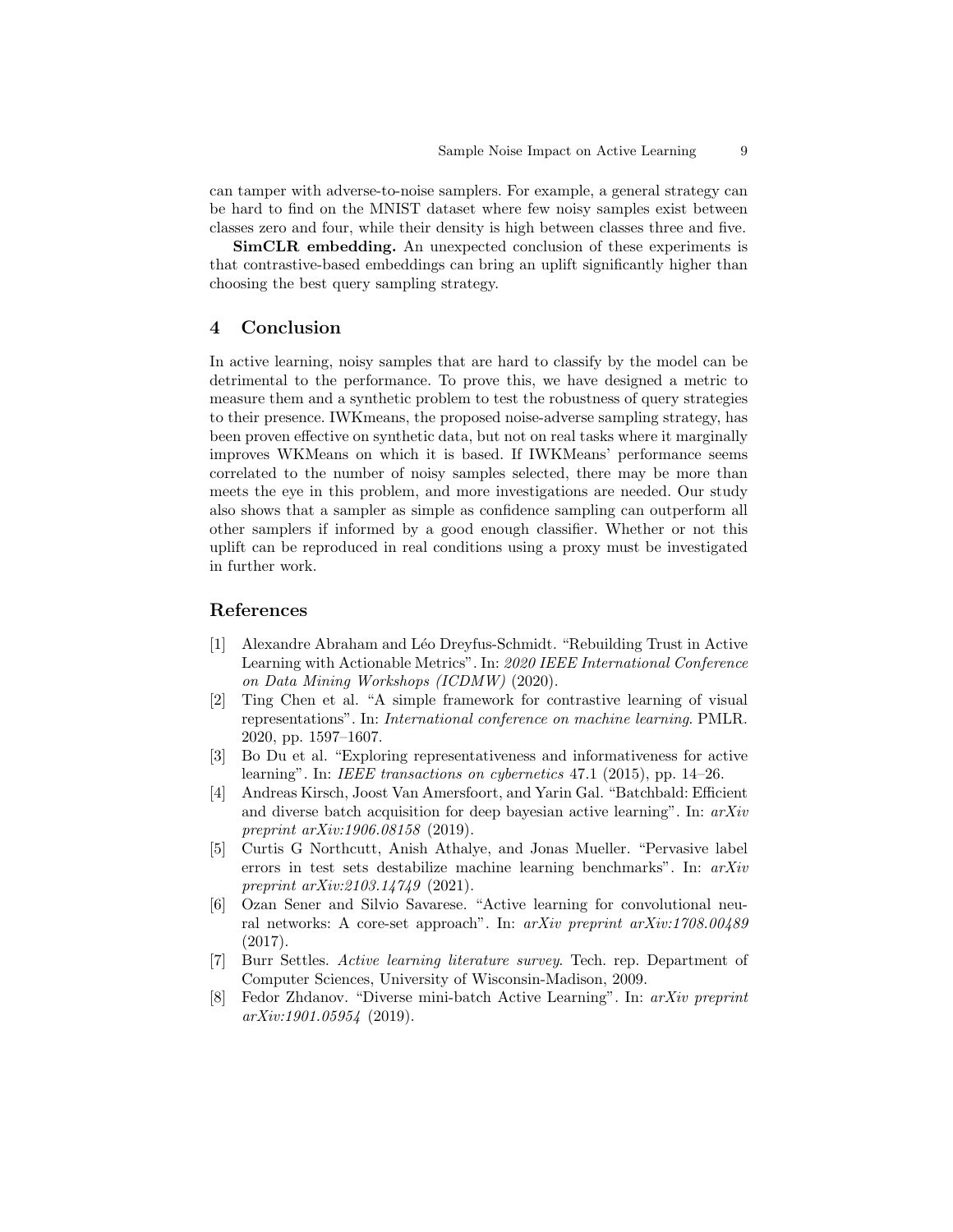# A Insights about sample noise in synthetic examples

During the whole active learning experiment, all methods keep a constant pace in the ratio of noisy samples in their training set, as shown in Fig. [A4.](#page-9-0)



<span id="page-9-0"></span>Fig. A4. Number of noisy samples across experiments on synthetic tasks.